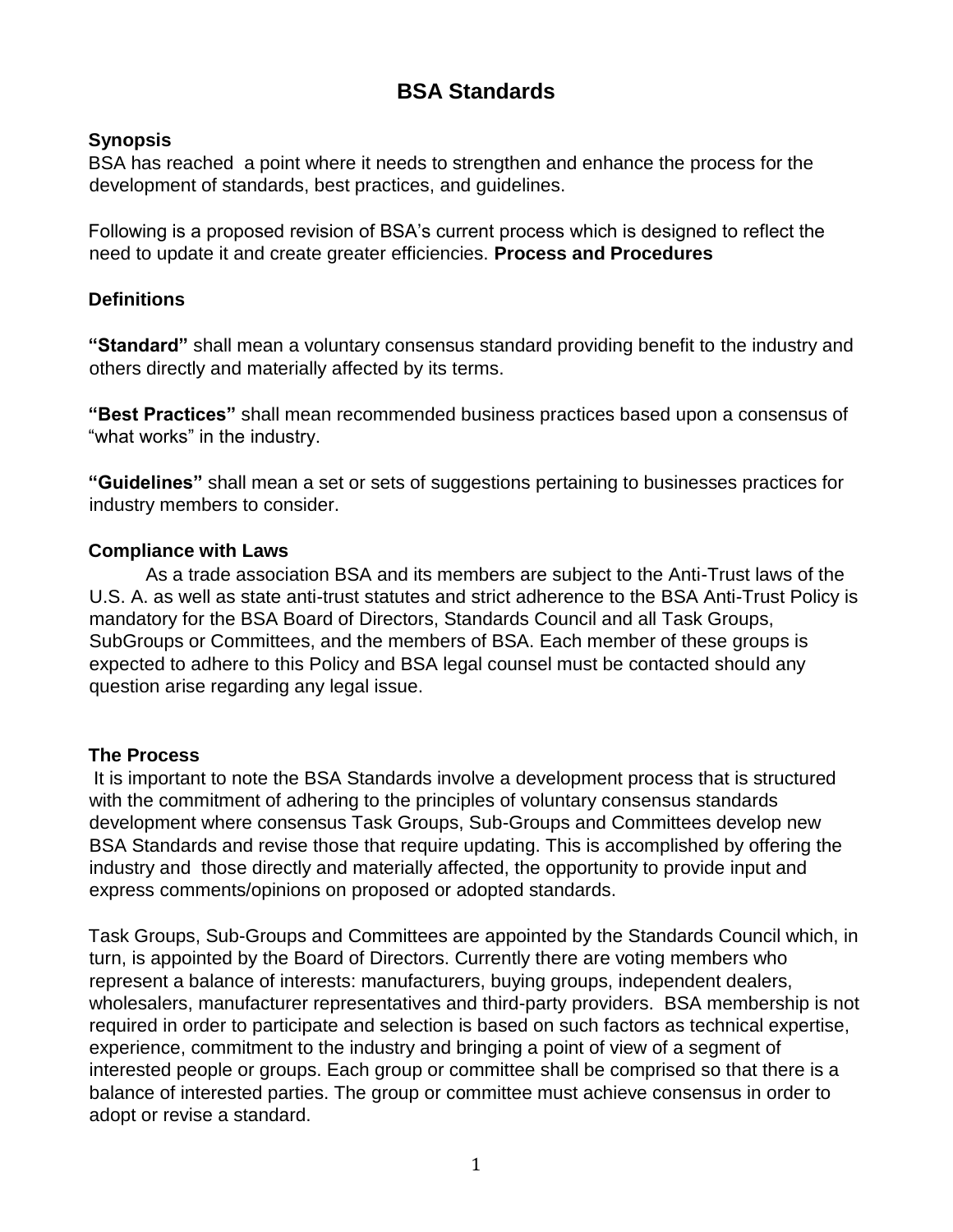#### **The Steps: The Proposal Level:**

The development of new or revised BSA Standards is subject to approval of the Standards Council. This is where the Standards or Practices are conceived or rejected and, if approved, for development, are referred to a BSA Task Groups, Sub-Groups or Committees.

### **The Comment Level:**

After a Standard is drafted by a BSA Task Group, Sub-Committee or Committee it shall be reviewed by legal counsel, after which there will be a call to the industry and those directly and materially affected by the proposed Standard to submit comments, opinions or reviews. This information will be studied and reviewed by BSA, and, if approved, incorporated in the draft Standard. Comments may be accepted or rejected.

### **The Approval Level:**

At this level, the Standard is approved and adopted by BSA. The Proposed Standard must be reviewed by the Standards Council and approved by the BSA Board of Directors. The Board has the ultimate approval of any standard or best practice. Approved standards or best practices are then published and disseminated to BSA members, the industry and any affected parties.

### **Standards Timing:**

Standards shall be reviewed every two to three years, or more often depending upon technological changes or impacts.

**Creation of Subcommittees:** The initial Standard Development is done at the subcommittee level. Subcommittees will be staffed by volunteers, each of whom must submit an application and commitment form. The application form will outline qualifications and references. The commitment form states the individual (and company represented) understands what is involved and the obligation to pay their own expenses.

**Operations of Subcommittees:** Subcommittees shall conduct research and gather such information as needed to develop the proposed Standard. At any time during the process should the Subcommittee determine the proposed standard is not feasible it shall refer the matter back to the Standards Council for review. Once the standard is developed it shall be referred to legal counsel for review. Upon completion of the legal review it shall then be submitted to all interested and affected parties for review and comment. Any comments received by the Subcommittee shall be reviewed and accepted or rejected as the case may be. Upon completion of this review the standard shall be submitted to the Standards Council for approval.

### **Appeals Process**

Understanding that new issues may be raised through the process and after approval of the Standard, the industry and those directly and materially affected may request an appeal on any Standard. The appeals process shall be public. The BSA Board of Directors is the authority for any appeals activity and/or decision.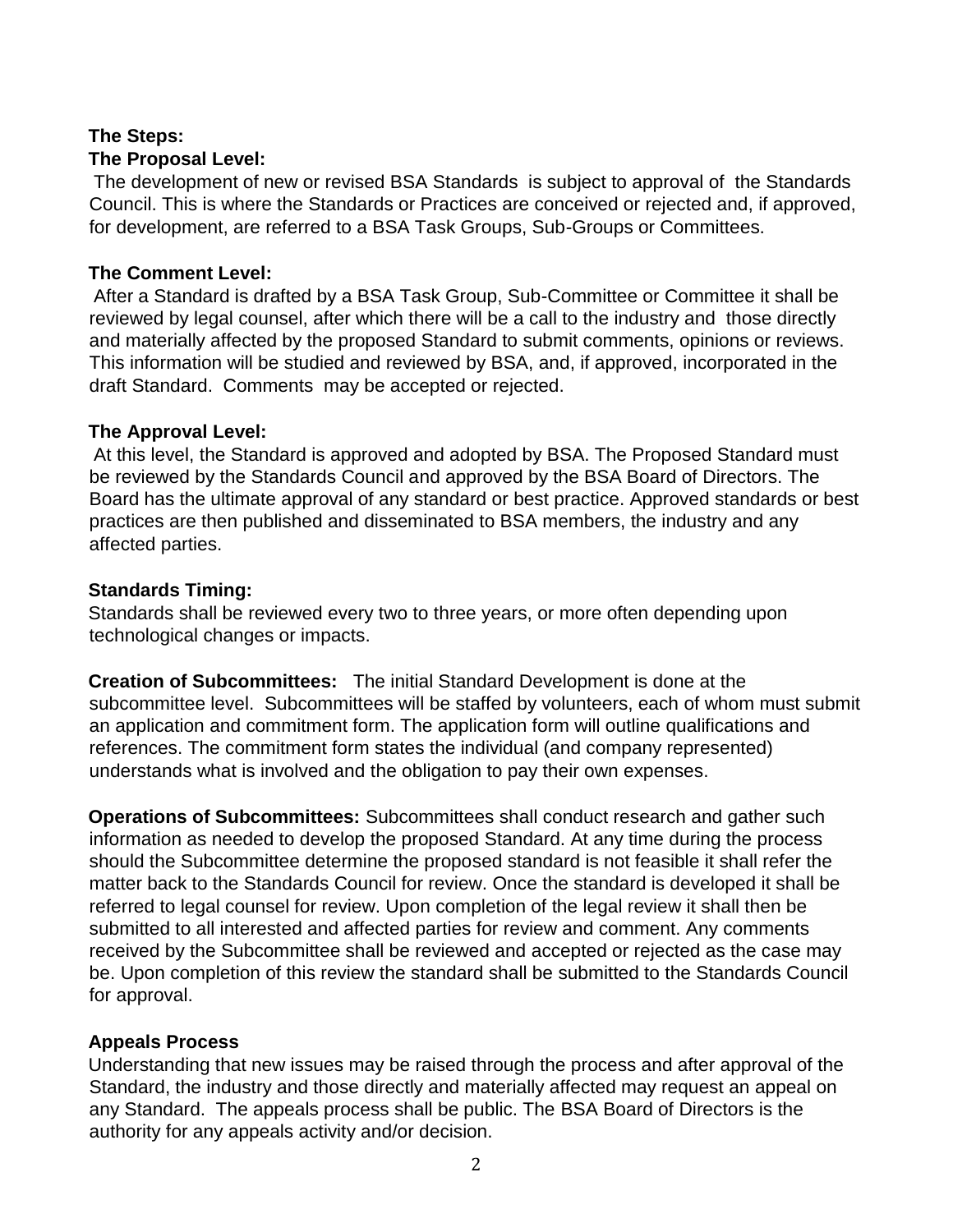## **RECOMMENDATIONS FOR REVISION**

**Recommendation:** Establish a 10 – 15 person "Standards Council" that reports to the Board and oversees all standards activities.

The Standards Council is charged with the responsibility of approving or rejecting all proposals for the development of a standard, (guidelines or best practices): and insuring staffing of all subcommittees and involvement of the industry others who may be directly and materially affected by the proposed standard. .

For each standard/best practice/guideline, there will be a subcommittee; which is responsible to the Standards Council. Any action taken by a subcommittee, must be approved by the Standards Council, and ultimately approved by the BSA Board of Directors.

No member of the Board of Directors shall serve on the Standards Council, and vice versa.

**Rationale:** The current structure is just too large and inefficient. There are 40 – 50 persons sitting in on Task Group meetings. If we continue the current set-up, we could end up with 100 persons attending the Task Group meetings. Some are already on subcommittees, and some may or may not have interest in other subcommittees' activities.

By streamlining the Standards Council to 10 – 15 persons, those individuals save a lot of time, but increase their responsibility. For all those other persons, they are assigned to a specific subcommittee(s), thereby preserving their time and expenses. In this manner, a subcommittee could have open enrollment and invite as many participants as they wish.

The Standards Council can then develop its policies and procedures (with BSA Board approval), making the process open and transparent. In addition, accountability is added to the equation.

**Composition:** No member of the Board of Directors can serve on the Standards Council, and vice versa. No member of the Board of Directors can serve on a subcommittee.

Possible composition of Standards Council:

- Wholesalers 3
- Manufacturers 3
- Resellers/Dealers 3
- Technology Partners 2
- End users 2
- Researcher 1
- At-Large, Non Affiliated 1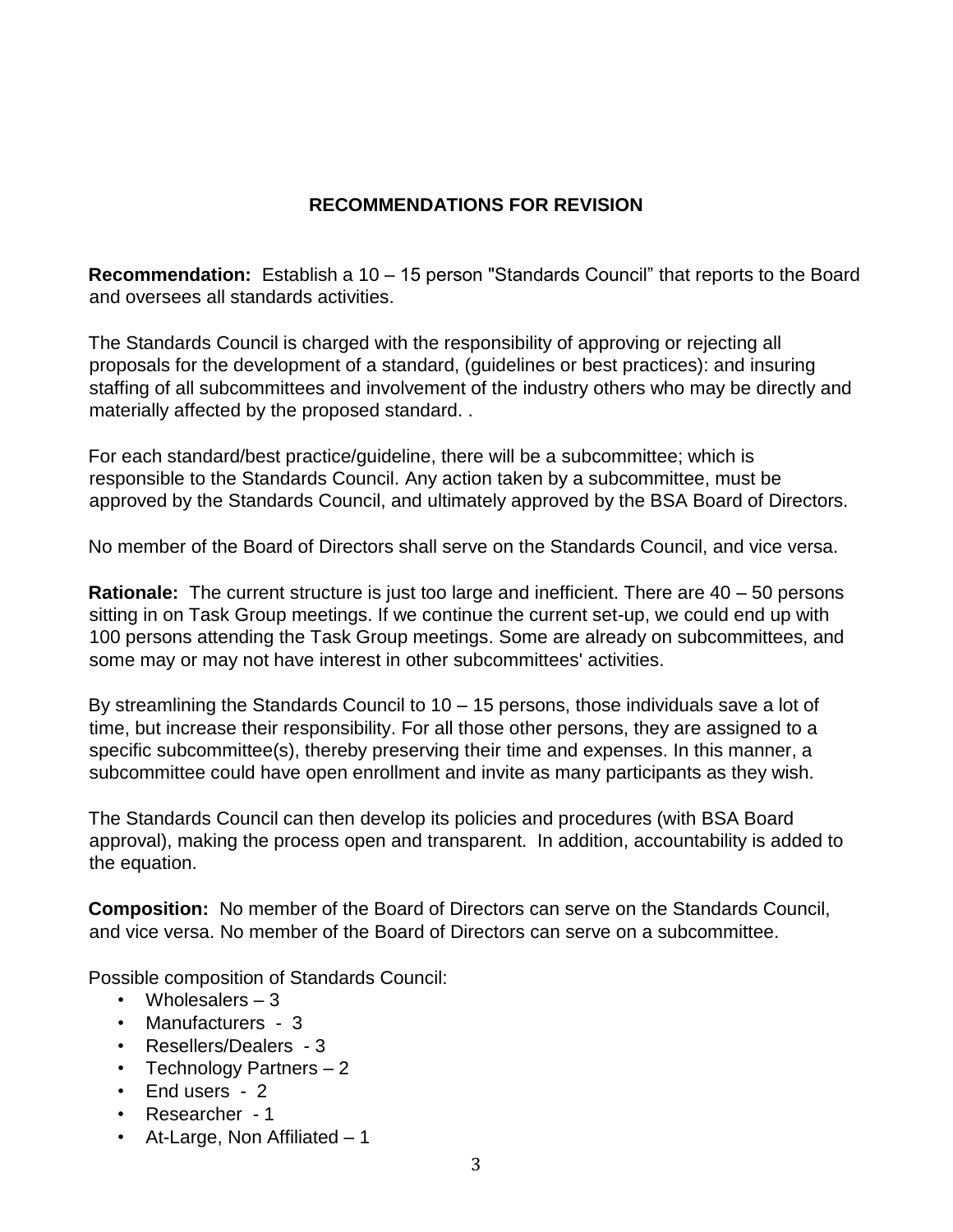• Qualifications: competency, experience, expertise

Term – 2-3, initial committee with staggered terms

### **American National Standards Institute (ANSI)**

BSA should seriously consider membership into ANSI as a member and as an ANSI accredited standards developer.

As the voice of the U.S. standards and conformity assessment system, the American National Standards Institute (ANSI) empowers its members and constituents to strengthen the U.S. marketplace position in the global economy while helping to assure the safety and health of consumers and the protection of the environment.

The Institute oversees the creation, promulgation and use of thousands of norms and guidelines that directly impact businesses in nearly every sector: from acoustical devices to construction equipment, from dairy and livestock production to energy distribution, and many more. ANSI is also actively engaged in accrediting programs that assess conformance to standards – including globally-recognized cross-sector programs such as the ISO 9000 (quality) and ISO 14000 (environmental) management systems.

ANSI currently provides a forum for more than 200 ANSI-accredited standards developers representing approximately 200 distinct organizations in the private and public sectors. These groups work cooperatively to develop voluntary national consensus standards and American National Standards (ANS). In 2002, there were approximately 10,000 such documents.

In order to maintain ANSI accreditation, standards developers are required to consistently adhere to a set of requirements or procedures known as the ["](http://www.ansi.org/essentialrequirements)**[ANSI Essential](http://www.ansi.org/essentialrequirements)  [Requirements:](http://www.ansi.org/essentialrequirements) [Due process requirements for American National Standards](http://www.ansi.org/essentialrequirements)**[",](http://www.ansi.org/essentialrequirements) that govern the consensus development process. Due process is the key to ensuring that ANSs are developed in an environment that is equitable, accessible and responsive to the requirements of various stakeholders. The open and fair ANS process ensures that all interested and affected parties have an opportunity to participate in a standard's development. It also serves and protects the public interest since standards developer accredited by ANSI must meet the Institute's requirements for openness, balance, consensus and other due process safeguards.

The hallmarks of the American National Standards process include:

- consensus on a proposed standard by a group or "consensus body" that includes representatives from materially affected and interested parties; • broad-based public review and comment on draft standards;
- consideration of and response to comments submitted by voting members of the relevant consensus body and by public review commenters;
- incorporation of approved changes into a draft standard; and